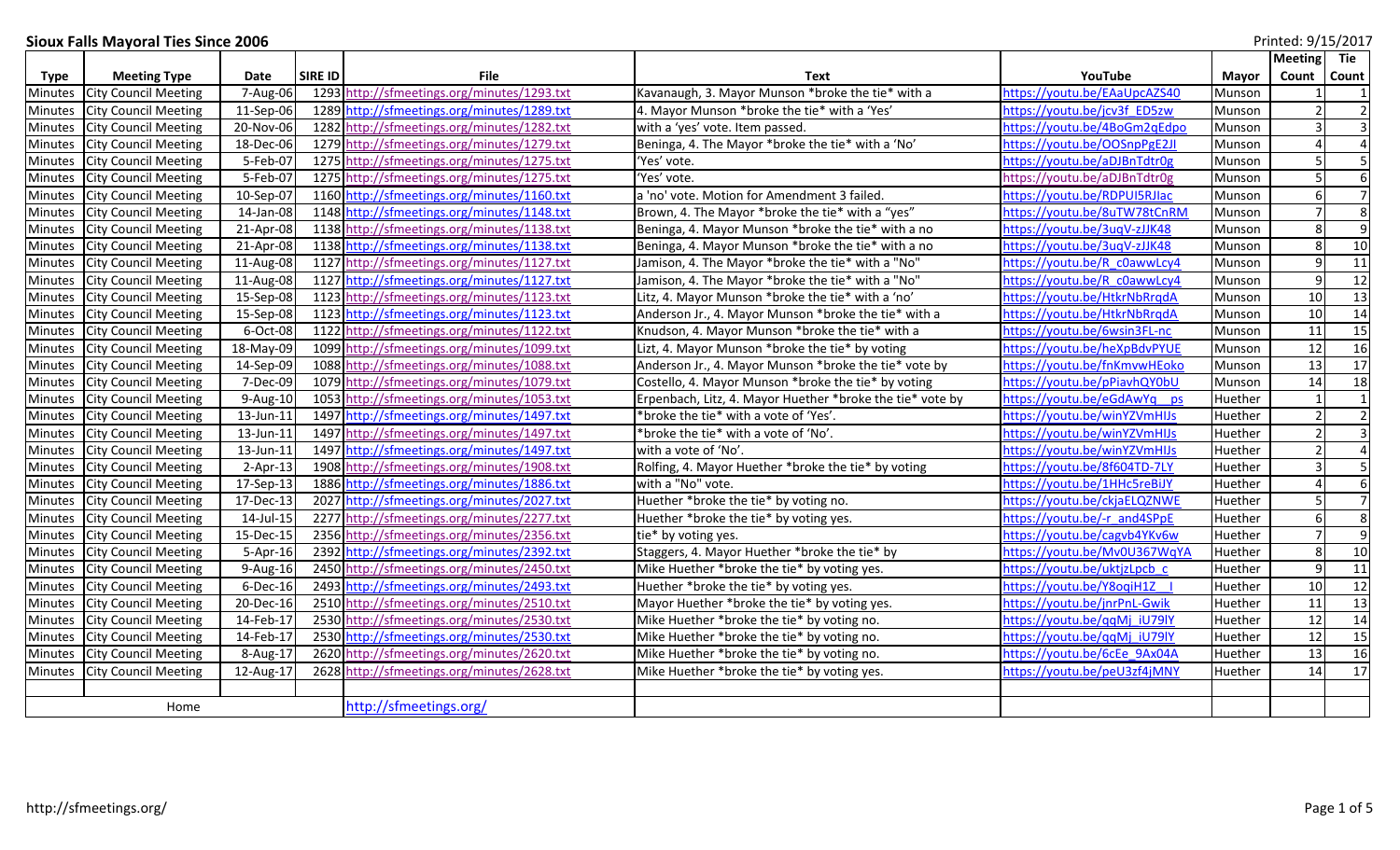|                | Printed: 9/15/2017<br><b>Sioux Falls Mayoral Ties Since 2006</b>                                                                                                                                                                                                                                                                                                                                                                                                                                                                                                                                                                                                                                                                                                                                                                                                                                                                                                                                                                                                                                                                                                                                                                                                                                                                                                                                                                                                                                                                                                                                                                                                                                                                                                                                                                                                                                                                                                                                                                                                                                                                                                                                                                                                                                                                                                                                                                                                                                                             |
|----------------|------------------------------------------------------------------------------------------------------------------------------------------------------------------------------------------------------------------------------------------------------------------------------------------------------------------------------------------------------------------------------------------------------------------------------------------------------------------------------------------------------------------------------------------------------------------------------------------------------------------------------------------------------------------------------------------------------------------------------------------------------------------------------------------------------------------------------------------------------------------------------------------------------------------------------------------------------------------------------------------------------------------------------------------------------------------------------------------------------------------------------------------------------------------------------------------------------------------------------------------------------------------------------------------------------------------------------------------------------------------------------------------------------------------------------------------------------------------------------------------------------------------------------------------------------------------------------------------------------------------------------------------------------------------------------------------------------------------------------------------------------------------------------------------------------------------------------------------------------------------------------------------------------------------------------------------------------------------------------------------------------------------------------------------------------------------------------------------------------------------------------------------------------------------------------------------------------------------------------------------------------------------------------------------------------------------------------------------------------------------------------------------------------------------------------------------------------------------------------------------------------------------------------|
| <b>SIRE ID</b> | <b>Action</b>                                                                                                                                                                                                                                                                                                                                                                                                                                                                                                                                                                                                                                                                                                                                                                                                                                                                                                                                                                                                                                                                                                                                                                                                                                                                                                                                                                                                                                                                                                                                                                                                                                                                                                                                                                                                                                                                                                                                                                                                                                                                                                                                                                                                                                                                                                                                                                                                                                                                                                                |
|                | 1293 50. A motion was made by Council Member Jamison and seconded by Council Member Kavanaugh to adopt the 2007-2011 Capital Program, as presented. The following amendments were presented and voted on: · A motion, to<br>amend the main motion, was made by Council Member Staggers and seconded by Council Member Beninga to amend Capital Improvement Plan Project No. 010064, Falls Park Development-Farmer's Market Shelter, by deleting<br>\$270,300 in year 2007 (CIP p. 84). Roll Call: Yeses, Staggers, Beninga, Litz,3. Noes: Knudson, Jamison, Kavanaugh, 3. Mayor Munson broke the tie with a 'No' vote. Item Failed.                                                                                                                                                                                                                                                                                                                                                                                                                                                                                                                                                                                                                                                                                                                                                                                                                                                                                                                                                                                                                                                                                                                                                                                                                                                                                                                                                                                                                                                                                                                                                                                                                                                                                                                                                                                                                                                                                          |
|                | 1289 17. This was the date of hearing set for a resolution adopting the budget for the fiscal year ending December 31, 2007: - A motion, to amend the main motion, was made by Council Member Knudson and seconded by Council<br>Member Litz to amend: The 2007 General Fund budget by increasing Department 49-General Government Services-Other Current-Sioux Empire Arts, by \$4,973, changing the amount from \$32,027 to \$37,000.<br>Expenditures—general ledger number 100-4901-410.29-54, page 178 of the detail budget. Roll Call: Yeses, Beninga, Costello, Knudson, Litz, 4. Noes, Brown, Jamison, Kavanaugh, Staggers, 4. Mayor Munson broke the tie with a<br>'Yes' vote. Item passed.                                                                                                                                                                                                                                                                                                                                                                                                                                                                                                                                                                                                                                                                                                                                                                                                                                                                                                                                                                                                                                                                                                                                                                                                                                                                                                                                                                                                                                                                                                                                                                                                                                                                                                                                                                                                                          |
|                | 1282 15. This was the date set for a hearing and 2nd Reading on Ordinance 152-06, of the City of Sioux Falls, SD, amending the revised ordinances of the City by including furniture, fixtures, and equipment ("FF & E") on ne<br>construction to the Sales Tax and Excise Tax ordinances, which was given its first and second readings, and a motion was made by Council Member Knudson and seconded by Council Member Beninga to adopt said ordinance.<br>Roll Call: Yeses, Beninga, Costello, Jamison, Knudson, 4. Noes, Staggers, Brown, Kavanaugh, Litz, 4. Mayor Munson broke the tie with a 'yes' vote. Item passed.                                                                                                                                                                                                                                                                                                                                                                                                                                                                                                                                                                                                                                                                                                                                                                                                                                                                                                                                                                                                                                                                                                                                                                                                                                                                                                                                                                                                                                                                                                                                                                                                                                                                                                                                                                                                                                                                                                 |
|                | 1279 16. This was the date set for a hearing and 2nd Reading on Ordinance 163-06, of the City of Sioux Falls, South Dakota (The "City"), authorizing the issuance of its Sales Tax Revenue Bonds in one or more series, author<br>of the proceeds thereof to pay the costs of (i) prepaying all or a portion of the City's share of the local costs under the amended and restated commitment agreement dated as of October 1, 2005, between the City and Lewis<br>Clark Rural Water Authority; and (ii) water funded projects in the Capital Improvement Plan adopted by the City Council on August 7, 2006, pledging a portion of the Sales and Use Tax proceeds of the City to the payment of<br>Sales Tax Revenue Bonds, fixing the terms of such Sales Tax Revenue Bonds, authorizing the execution and delivery of one or more supplemental indentures between the City and the First National Bank in Sioux Falls, and<br>authorizing the sale, execution, and delivery of such Sales Tax Revenue Bonds, which was given its first and second readings, and the following motions were made: · A motion was made by Council Member Costello and<br>seconded by Council Member Litz to adopt said ordinance. · A motion, to amend the main motion, was made by Council Member Staggers and seconded by Council Member Brown to "amend the bond ordinance to strike<br>section 3.E from the bond ordinance which authorizes the use of derivatives, collars, floors, and caps." Roll Call: Yeses, Jamison, Kavanaugh, Staggers, Brown, 4. Noes, Costello, Knudson, Litz, Beninga, 4. The Mayor broke<br>with a 'No' Vote. Amendment failed. A motion, to amend the main motion, was made by Council Member Staggers and seconded by Council Member Kavanaugh to "amend section 3.C, to read only as follows: 'Bond purchase<br>agreements or similar agreements will provide for the sale for competitively sold Sales Tax Bonds'."Council Members Staggers and Kavanaugh agreed to withdraw this motion. 8:05 p.m. - At this time a 5 Minute break was taken<br>8:10 p.m. - At this time the Council Meeting resumed. · A motion, to amend the main motion, was made by Council Member Staggers and seconded by Council Member Kavanaugh to "add the following information to Section 3<br>as the 'new F' (changing the existing F to G): 'the new sales tax funds will only be sold by competitive sales; and'." Roll Call: Yeses, Kavanaugh, Staggers, Brown, 3. Noes, Costello, Jamison, Knudson, Litz, Beninga, 5. |
|                | 1275 50. HEARINGS AND RESOLUTIONS: 50. This was the date set for deferred action on a resolution approving the Special Assessment Roll for construction of grading, gravel, curb and gutter, sidewalk, storm sewer, asphalt su<br>driveway water services, sanitary sewer and sanitary sewer services, and streetlights onapproaches, water main and E. Robur Dr. from N. Cliff Ave. to approximately 1,400' east, and the following motions were made: · A moti<br>was made by Council Member Knudson and seconded by Council Member Brown to adopt the resolution. · After some discussion, a motion was made by Council Member Brown and seconded by Council Member Kavanaugh to<br>call the question. Roll Call: Yeses, Litz, Brown, Kavanaugh, Knudson, 4. Noes, Staggers, Beninga, Costello, Jamison, 4. The Mayor broke the tie with a 'Yes' vote.                                                                                                                                                                                                                                                                                                                                                                                                                                                                                                                                                                                                                                                                                                                                                                                                                                                                                                                                                                                                                                                                                                                                                                                                                                                                                                                                                                                                                                                                                                                                                                                                                                                                    |
|                | 1275 50. At this time, a vote was taken on the motion. Roll Call: Yeses, Litz, Brown, Kavanaugh, Knudson, 4. Noes, Staggers, Beninga, Costello, Jamison, 4. The Mayor broke the tie with a 'Yes' vote.                                                                                                                                                                                                                                                                                                                                                                                                                                                                                                                                                                                                                                                                                                                                                                                                                                                                                                                                                                                                                                                                                                                                                                                                                                                                                                                                                                                                                                                                                                                                                                                                                                                                                                                                                                                                                                                                                                                                                                                                                                                                                                                                                                                                                                                                                                                       |
|                | 1160 5. ADOPTING THE BUDGET FOR THE FISCAL YEAR ENDING DECEMBER 31, 2008. Proposed Amendment 3. Vote to approve: Roll Call: Yeses, Jamison, Brown, Kavanaugh, Staggers, 4. Noes Litz, Knudson, Beninga, Costello, 4.<br>Motion Failed The Mayor broke the tie with a 'no' vote. Motion for Amendment 3 failed.                                                                                                                                                                                                                                                                                                                                                                                                                                                                                                                                                                                                                                                                                                                                                                                                                                                                                                                                                                                                                                                                                                                                                                                                                                                                                                                                                                                                                                                                                                                                                                                                                                                                                                                                                                                                                                                                                                                                                                                                                                                                                                                                                                                                               |
|                | 1148 6. A RESOLUTION VACATING S. LAKE AVE. FROM 50' NORTH OF SECTION LINE (W. 12 <sup>TH</sup> ST.) TO W. 11TH ST. Vote to defer: Roll Call: Yeses, Kavanaugh, Knudson, Litz, Costello, 4. Noes, Jamison, Staggers, Beninga, Brown, 4. T<br>Mayor broke the tie with a "yes" vote. Motion Passed.                                                                                                                                                                                                                                                                                                                                                                                                                                                                                                                                                                                                                                                                                                                                                                                                                                                                                                                                                                                                                                                                                                                                                                                                                                                                                                                                                                                                                                                                                                                                                                                                                                                                                                                                                                                                                                                                                                                                                                                                                                                                                                                                                                                                                            |
|                | 1138 8. NEW 2008 RETAIL LIQUOR LICENSE FOR EL CORONA LLC, NAME TO BE DETERMINED, TO BE OPERATED AT 2401 EAST TENTH STREET, SUITE 101, INCLUDING SUNDAY SALES AND VIDEO LOTTERY TERMINALS. PENDING FINAL<br>CORRECTIONS PER FIRE. 9. RESCIND 2007-08 RETAIL MALT BEVERAGE LICENSE FOR MARIA CRUZ CRESPIN, LOS PAISONOS RESTAURANTE, 2401 E 10TH ST #101. A motion was made by Council Member Kavanaugh and seconded<br>by Council Member Knudson to deny agenda Items 8 & 9. Vote to deny: Roll Call: Yeses, Kavanaugh, Knudson, Litz, Brown, 4. Noes, Costello, Jamison, Staggers, Beninga, 4. Mayor Munson broke the tie with a no vote. Motion<br>failed.                                                                                                                                                                                                                                                                                                                                                                                                                                                                                                                                                                                                                                                                                                                                                                                                                                                                                                                                                                                                                                                                                                                                                                                                                                                                                                                                                                                                                                                                                                                                                                                                                                                                                                                                                                                                                                                                  |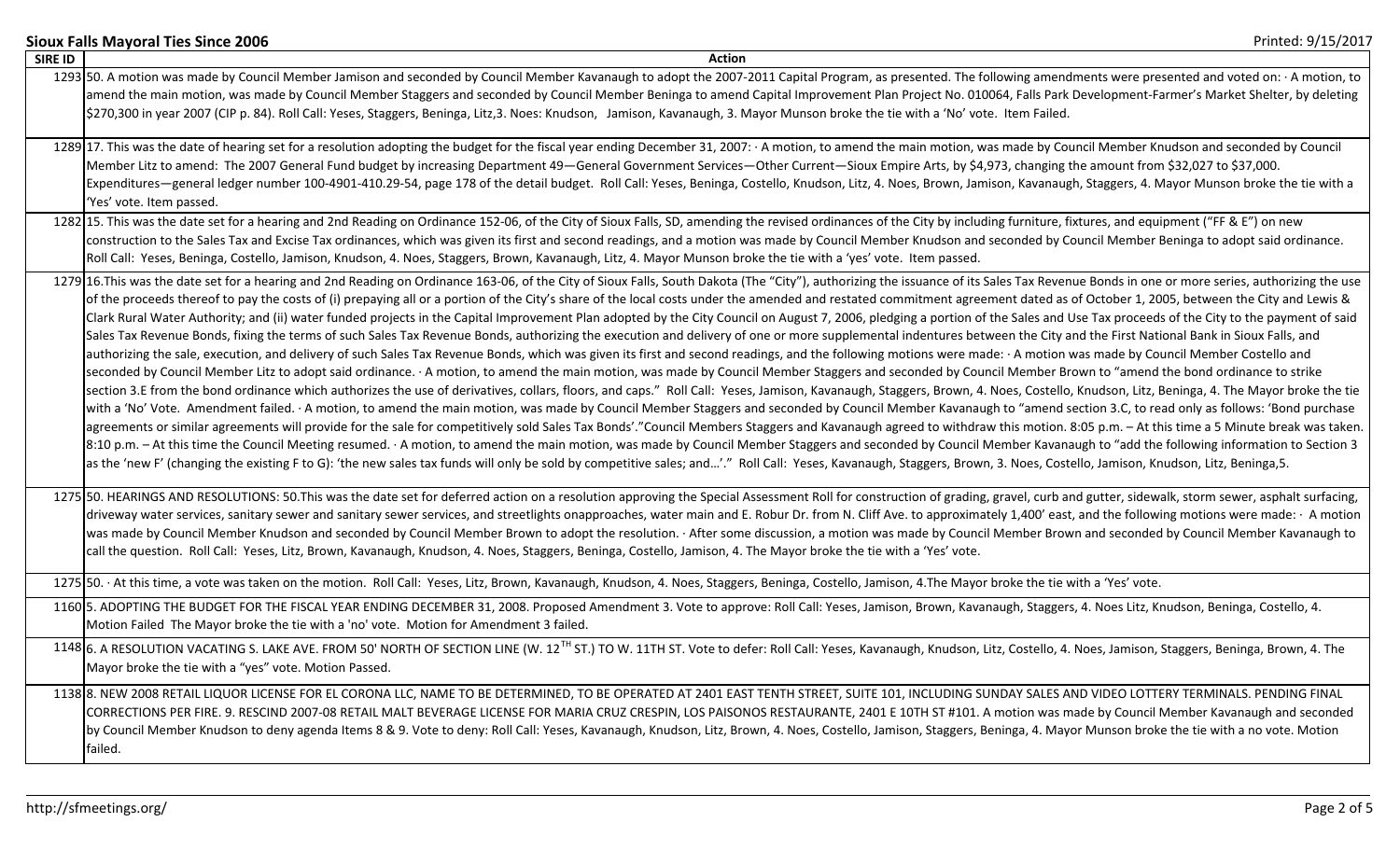|                | Printed: 9/15/2017<br><b>Sioux Falls Mayoral Ties Since 2006</b>                                                                                                                                                                                                                                                                                                                                                                                                                                                                                                                                                                                                                                                                                                                                           |
|----------------|------------------------------------------------------------------------------------------------------------------------------------------------------------------------------------------------------------------------------------------------------------------------------------------------------------------------------------------------------------------------------------------------------------------------------------------------------------------------------------------------------------------------------------------------------------------------------------------------------------------------------------------------------------------------------------------------------------------------------------------------------------------------------------------------------------|
| <b>SIRE ID</b> | Action                                                                                                                                                                                                                                                                                                                                                                                                                                                                                                                                                                                                                                                                                                                                                                                                     |
|                | 1138 14. TRANSFER OF A 2008 RETAIL LIQUOR LICENSE FROM DELTA INVESTMENTS INC., BOOMER'S, 607 SOUTH SYCAMORE AVENUE (SOUTH END), TO MJ VENTURES INC., NAME TO BE DETERMINED, TO BE OPERATED ON THE EAST<br>SIDE OF MARION ROAD APPROXIMATELY ONE BLOCK SOUTH OF WEST 57TH STREET (TR 4 OUTLOT A TAYLOR HGTS ADDN LINCOLN COUNTY), INCLUDING SUNDAY SALES AND VIDEO LOTTERY TERMINALS, WITH THE<br>CONDITIONAL USE PERMIT BEING APPROVED ON 1-02-08. ENDING FINAL INSPECTIONS PER FIRE, HEALTH, AND BUILDING SERVICES. A motion was made by Council Member Kavanaugh and seconded by Council Member<br>Knudson to deny Item 14. Vote to deny: Roll Call: Yeses, Kavanaugh, Knudson, Litz, Brown, 4. Noes, Costello, Jamison, Staggers, Beninga, 4. Mayor Munson broke the tie with a no vote. Motion failed. |
|                | 1127 13. A RESOLUTION TO ADOPT THE 2009-2013 CAPITAL PROGRAM. A motion was made by Council Member Beninga and seconded by Council Member Costello to amend the motion by removing Capital Improvement Plan Project<br>No. 164064, Greenway Fishing Access, Other Capital Expenditures Plans for Fire, Police, Library, and Parks and Recreation. Vote to amend: Roll Call: Yeses, Staggers, Anderson Jr., Beninga, Costello, 4. Noes, Knudson, Litz,<br>Jamison, 4. The Mayor broke the tie with a "No" vote.                                                                                                                                                                                                                                                                                              |
|                | 1127 13. A RESOLUTION TO ADOPT THE 2009-2013 CAPITAL PROGRAM. Vote to approve: Roll Call: Yeses, Staggers, Anderson Jr., Beninga, Costello, 4. Noes, Knudson, Litz, Brown, Jamison, 4. The Mayor broke the tie with a "No" vot                                                                                                                                                                                                                                                                                                                                                                                                                                                                                                                                                                             |
|                | 1123 12. 2ND READING: AN ORDINANCE OF THE CITY OF SIOUX FALLS, SD, AMENDING THE REVISED ORDINANCES OF THE CITY BY INCREASING THE SALES TAX FROM .92 PERCENT TO 1 PERCENT OF THE GROSS RECEIPTS OF ALL<br>PERSONS ENGAGED IN BUSINESS WITHIN THE JURISDICTION OF THE CITY AND COUNTY. A motion was made by Council Member Knudson and seconded by Council Member Litz to adopt Ordinance 116-08. Vote to adopt: Roll<br>Call: Yeses, Brown, Jamison, Knudson, Litz, 4. Noes, Beninga, Costello, Staggers, Anderson Jr., 4. Mayor Munson broke the tie with a 'yes? vote. Motion Passes.                                                                                                                                                                                                                     |
|                | 1123 22. A RESOLUTION AMENDING THE 2009-2013 CAPITAL PROGRAM TO INCREASE FUNDING FOR DEVELOPMENT DRIVEN STREETS BY \$5 MILLION, AS AN ALTERNATIVE FUNDING SOURCE RATHER THAN RAISING THE SECOND<br>PENNY SALES TAX. A motion was made by Council Member Costello and seconded by Council Member Staggers to adopt said Resolution. Vote to adopt: Roll Call: Yeses, Beninga, Costello, Staggers, Anderson Jr., 4. Noes, Brown,<br>Jamison, Knudson, Litz, 4. Mayor Munson broke the tie with a 'no' vote. Motion Fails.                                                                                                                                                                                                                                                                                    |
|                | 1122 19. 2ND READING: AN ORDINANCE OF THE CITY OF SIOUX FALLS, SD, PROVIDING APPROPRIATIONS AND THE MEANS OF FINANCING THEM FOR THE FISCAL YEAR ENDING DECEMBER 31, 2009. Vote to amend: Roll Call: Yeses,<br>Litz, Staggers, Anderson, Jr., Beninga, 4. Noes, Brown, Costello, Jamison, Knudson, 4. Mayor Munson broke the tie with a no vote. Motion Failed.                                                                                                                                                                                                                                                                                                                                                                                                                                             |
|                | 1099 19. 2ND READING: AN ORDINANCE  Quality of Life II Bond A motion was made by Council Member Knudson and seconded by Council Member Litz to adopt said Ordinance 47-09. A motion was made by Council Member<br>Costello and seconded by Council Member Anderson Jr. to defer Item 19 to the City Council meeting on Monday, September 8, 2009. Vote to defer: Roll Call: Yeses, Beninga, Costello, Staggers, Anderson Jr., 4. Noes, Brown,<br>Jamison, Knudson, Lizt, 4. Mayor Munson broke the tie by voting NO. Motion Failed.                                                                                                                                                                                                                                                                        |
|                | 1088 5. A RESOLUTION ADOPTING THE BUDGET FOR THE FISCAL YEAR ENDING DECEMBER 31, 2010, AND THE 2010-2014 CAPITAL PROGRAM. Vote to amend: Roll Call: Yeses, Staggers, Beninga, Brown, Costello, 4. Noes, Jamison,<br>Knudson, Litz, Anderson Jr., 4. Mayor Munson broke the tie vote by voting NO. Motion Failed.                                                                                                                                                                                                                                                                                                                                                                                                                                                                                           |
|                | 1079 21. DEFERRED ACTION (FROM MEETING OF NOVEMBER 16, 2009): A RESOLUTION AUTHORIZING THE MAYOR TO ENTER INTO AN AGREEMENT BETWEEN THE CITY OF SIOUX FALLS AND THE CITY OF HARRISBURG FOR<br>UTILIZATION OF THE WASTEWATER COLLECTION AND TREATMENT FACILITY OF SIOUX FALLS. A motion was made by Beninga and seconded by Knudson to amend the main motion to have the time period remain at 1.25 for the<br>length of the agreement. Vote to amend: Roll Call: Yeses, Jamison, Knudson, Beninga, Brown, 4. Noes, Litz, Staggers, Anderson Jr., Costello, 4. Mayor Munson broke the tie by voting NO. Motion Failed.                                                                                                                                                                                      |
|                | 1053 10. A RESOLUTION APPROVING THE SPECIAL ASSESSMENT ROLL FOR SNOW REMOVAL IN VARIOUS AREAS IN THE CITY OF SIOUX FALLS, SOUTH DAKOTA. Vote to amend: Roll Call: Yeses, Aguilar, Anderson Jr., Jamison, Rolfing, 4.<br>Noes, Brown, Entenman, Erpenbach, Litz, 4. Mayor Huether broke the tie vote by voting NO. Motion Failed.                                                                                                                                                                                                                                                                                                                                                                                                                                                                           |
|                | 1497 4. 2nd Reading: AN ORDINANCE OF THE CITY OF SIOUX FALLS, SD, PROVIDING SUPPLEMENTAL APPROPRIATIONS. (\$3,687,500.) Vote to amend: Roll Call: Yeses, Vernon Brown, Greg Jamison, Dean Karsky, Rex Rolfing, 4. Noes,<br>Kenny Anderson Jr., James Entenman, Michelle Erpenbach, Sue Aguilar, 4. Mayor Huether broke the tie with a vote of 'No'. Motion Failed.                                                                                                                                                                                                                                                                                                                                                                                                                                         |
|                | 1497 22. A RESOLUTION OF THE CITY COUNCIL SUPPORTING THE RECOMMENDATION FOR THE SITE LOCATION OF A FUTURE EVENTS CENTER. (Downtown area) Sponsor: City Council/Jamison and Brown A motion was made by<br>Council Member Vernon Brown and seconded by Council Member Michelle Erpenbach to adopt the Resolution for Item 22. Vote to adopt: Roll Call: Yeses, Vernon Brown, Michelle Erpenbach, Greg Jamison, Sue Aguilar, 4. Noes,<br>Kenny Anderson Jr., James Entenman, Dean Karsky, Rex Rolfing, 4. Mayor Huether broke the tie with a vote of 'No'. Motion Failed.                                                                                                                                                                                                                                     |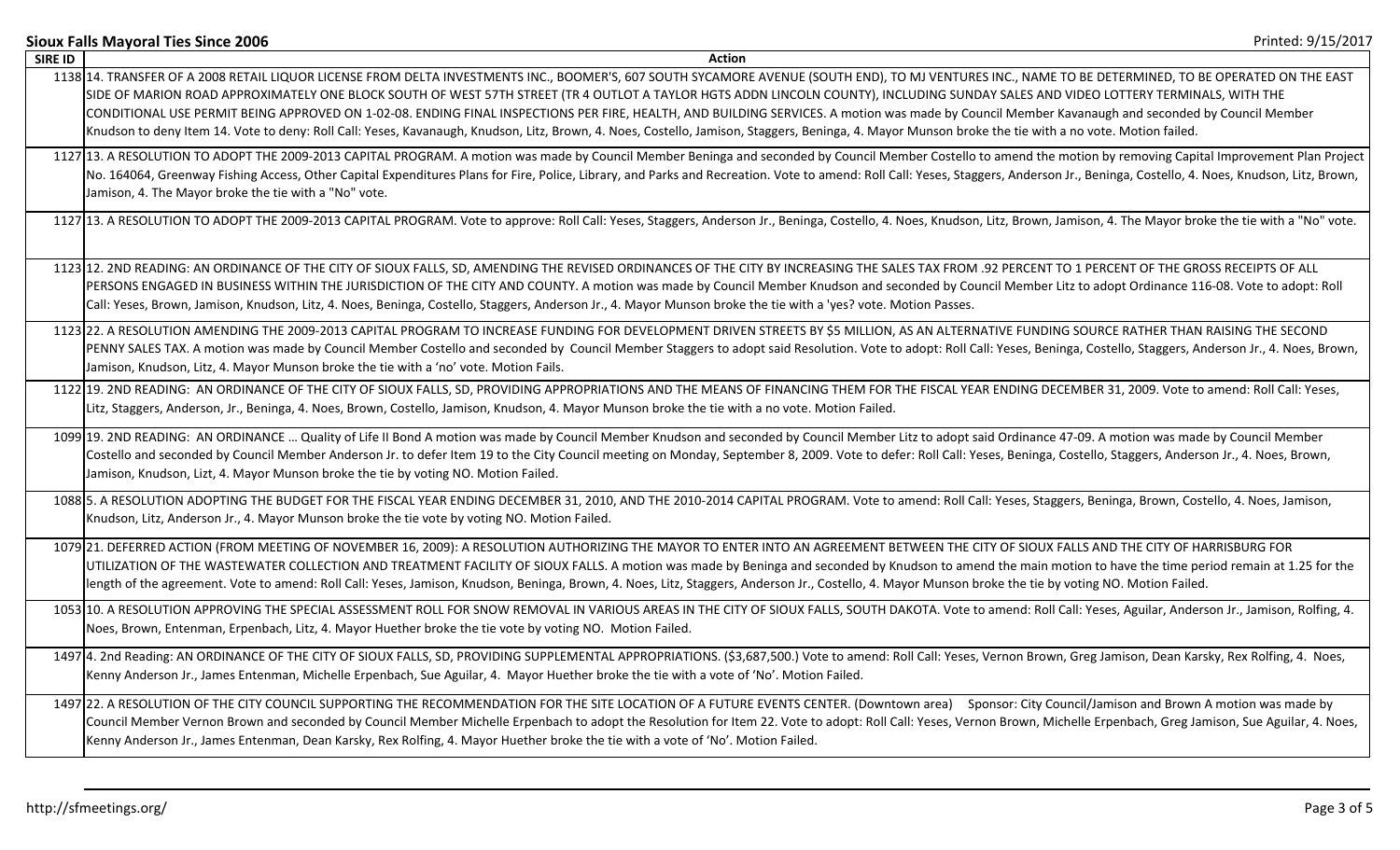|                | Printed: 9/15/2017<br><b>Sioux Falls Mayoral Ties Since 2006</b>                                                                                                                                                               |
|----------------|--------------------------------------------------------------------------------------------------------------------------------------------------------------------------------------------------------------------------------|
| <b>SIRE ID</b> | <b>Action</b>                                                                                                                                                                                                                  |
|                | 1497 23. A RESOLUTION OF THE CITY COUNCIL SUPPORTING THE RECOMMENDATION FOR THE SITE LOCATION OF A FUTURE EVENTS CENTER. (Sioux Falls Convention Center). Sponsor: City Council/Entenman and Karsky A motion was               |
|                | made by Council Member Kenny Anderson Jr. and seconded by Council Member Rex Rolfing to adopt said Resolution for Item 23. Vote to adopt: Roll Call: Yeses, Kenny Anderson Jr., James Entenman, Dean Karsky, Rex Rolfing, 4.   |
|                | Noes, Vernon Brown, Michelle Erpenbach, Greg Jamison, Sue Aguilar, 4. Mayor Huether broke the tie with a vote of 'Yes'. Motion Passed.                                                                                         |
|                | 1908 27. Conditional Use Permit Appeal (2013-02-01): Vote to approve as amended: Roll Call: Yeses, James Entenman, Michelle Erpenbach, Kermit L. Staggers, Sue Aguilar, 4. Noes, Kenny Anderson Jr., Greg Jamison, Dean Karsky |
|                | Rolfing, 4. Mayor Huether broke the tie by voting "YES." Motion Passed.                                                                                                                                                        |
|                | 1886 26. A RESOLUTION ADOPTING THE BUDGET FOR THE FISCAL YEAR ENDING DECEMBER 31, 2014, AND THE 2014-2018 CAPITAL PROGRAM. Amendment M: Vote to amend: Roll Call: Yeses, Greg Jamison, Dean Karsky, Kermit L.                  |
|                | Staggers, Kenny Anderson Jr., 4. Noes, James Entenman, Michelle Erpenbach, Rex Rolfing, Sue Aguilar, 4. Mayor Huether broke the tie with a "No" vote. Motion Failed.                                                           |
|                | 2027 A motion was made by Council Member James Entenman and seconded by Council Member Michelle Erpenbach to pull the Sudanese General Store and place it on the Tuesday, January 7, 2014, City Council Meeting. Vote to       |
|                | pull: Roll Call: Yeses, Michelle Erpenbach, Greg Jamison, Sue Aguilar, James Entenman, 4. Noes, Dean Karsky, Rex Rolfing, Kermit L. Staggers, Kenny Anderson Jr., 4. Mayor Mike Huether broke the tie by voting no. Motion Fai |
|                | 2277 17. A RESOLUTION AUTHORIZING USE OF CONSTRUCTION MANAGER AT RISK SERVICES FOR THE CONSTRUCTION OF A CITY ADMINISTRATIVE OFFICE BUILDING ALONG WITH LANDSCAPING, A PARKING LOT AND POTENTIAL                               |
|                | SKYWALK. Vote to adopt: Roll Call: Yeses, Kenny Anderson, Jr., Dean Karsky, Rick Kiley, Rex Rolfing, 4. Noes, Greg Jamison, Kermit L. Staggers, Christine M. Erickson, Michelle Erpenbach, 4. Mayor Huether broke the tie by v |
|                | yes. Motion Passed.                                                                                                                                                                                                            |
|                | 2356 27. Deferred from the City Council Meeting on 12/01/15 and 11/17/15: 2 <sup>nd</sup> Reading: AN ORDINANCE OF THE CITY OF SIOUX FALLS, SD, AMENDING THE CODE OF ORDINANCES OF THE CITY BY AMENDING CHAPTER 39:            |
|                | PERSONNEL REGULATIONS AND BENEFITS; RETIREMENT AND PENSIONS; SECTION 39.036 APPLICATION TO APPOINTIVE OFFICERS. Vote to adopt substitute motion, for said Ordinance No. 133-15: Roll Call: Yeses, Michelle                     |
|                | Erpenbach, Rex Rolfing, Kermit L. Staggers, Kenny Anderson Jr., 4. Noes, Greg Jamison, Dean Karsky, Rick Kiley, Christine M. Erickson, 4. Mayor Mike Huether broke the tie by voting yes. Motion Passed.                       |
|                | 2392 61. 2nd Reading: AN ORDINANCE OF THE CITY OF SIOUX FALLS, SOUTH DAKOTA (THE "CITY"), AUTHORIZING THE ISSUANCE OF ITS SALES TAX REVENUE BONDS, AUTHORIZING THE USE OF THE PROCEEDS THEREOF TO PAY THE                      |
|                | COSTS to design, construct, equip, and furnish AN OFFICE BUILDING Vote to adopt, as amended: Roll Call: Yeses, Kenny Anderson Jr., Michelle Erpenbach, Rick Kiley, Rex Rolfing, 4. Noes, Christine M. Erickson, Greg Jamison,  |
|                | Karsky, Kermit L. Staggers, 4. Mayor Huether broke the tie by voting yes. Motion Passed.                                                                                                                                       |
|                | 2450 21. 2nd Reading: AN ORDINANCE OF THE CITY OF SIOUX FALLS, SD, AMENDING THE CODE OF ORDINANCES FOR CHAPTER 39: PERSONNEL REGULATIONS AND BENEFITS; RETIREMENT AND PENSIONS. A motion was made by                           |
|                | Council Member Theresa Stehly and seconded by Council Member Greg Neitzert to amend Section 4 by not repealing Section 39.038 Political Activity. Vote to amend: Roll Call: Yeses, Greg Neitzert, Marshall Selberg, Pat Starr, |
|                | Theresa Stehly, 4. Noes, Christine M. Erickson, Michelle Erpenbach, Rick Kiley, Rex Rolfing, 4. Mayor Mike Huether broke the tie by voting yes. Motion Passed.                                                                 |
|                | 2493 40. A RESOLUTION OF INTENT TO EXTEND THE BOUNDARIES OF THE CITY OF SIOUX FALLS. A motion was made by Council Member Marshall Selberg and seconded by Council Member Michelle Erpenbach to defer this item to the          |
|                | City Council Meeting on Tuesday, January 3, 2017, at 7 p.m. Vote to defer: Roll Call: Yeses, Rex Rolfing, Marshall Selberg, Michelle Erpenbach, Rick Kiley, 4. Noes, Greg Neitzert, Pat Starr, Theresa Stehly, Christine M. Er |
|                | Mayor Huether broke the tie by voting yes. Motion Passed.                                                                                                                                                                      |
|                | 2510 30. 1st Reading: AN ORDINANCE OF THE CITY OF SIOUX FALLS, SD, REZONING PROPERTY AT 4801 AND 4901 E. GRANT ST. FROM THE RD-1 TWIN HOME/DUPLEX RESIDENTIAL-SUBURBAN DISTRICT TO THE C-2                                     |
|                | COMMERCIAL-NEIGHBORHOOD AND STREETCAR DISTRICT, PETITION NO. 5829-2016, AND AMENDING THE OFFICIAL ZONING MAP OF THE CITY OF SIOUX FALLS. Planning Commission recommends approval (5-1). Vote to set a                          |
|                | date: Roll Call: Yeses, Pat Starr, Michelle Erpenbach, Rick Kiley, Rex Rolfing, 4. Noes, Marshall Selberg, Theresa Stehly, Christine M. Erickson, Greg Neitzert, 4. Mayor Huether broke the tie by voting yes. Motion Passed.  |
|                | 2530 7. A RESOLUTION APPROVING THE COLLECTIVE BARGAINING CONTRACT FOR POLICE OFFICERS AND SERGEANTS SIOUX FALLS FRATERNAL ORDER OF POLICE LODGE NO. 1 L.C. A motion was made by Council Member Christine M.                    |
|                | Erickson and seconded by Council Member Greg Neitzert to amend the resolution by replacing all references to "March 13, 2017" with "January 1, 2017," and requiring that all contract terms be in conformance with this        |
|                | resolution as amended. Vote to amend: Roll Call: Yeses, Greg Neitzert, Pat Starr, Theresa Stehly, Christine M. Erickson, 4. Noes, Rick Kiley, Rex Rolfing, Marshall Selberg, Michelle Erpenbach, 4. Mayor Mike Huether broke t |
|                | by voting no. Motion Failed.                                                                                                                                                                                                   |
|                |                                                                                                                                                                                                                                |